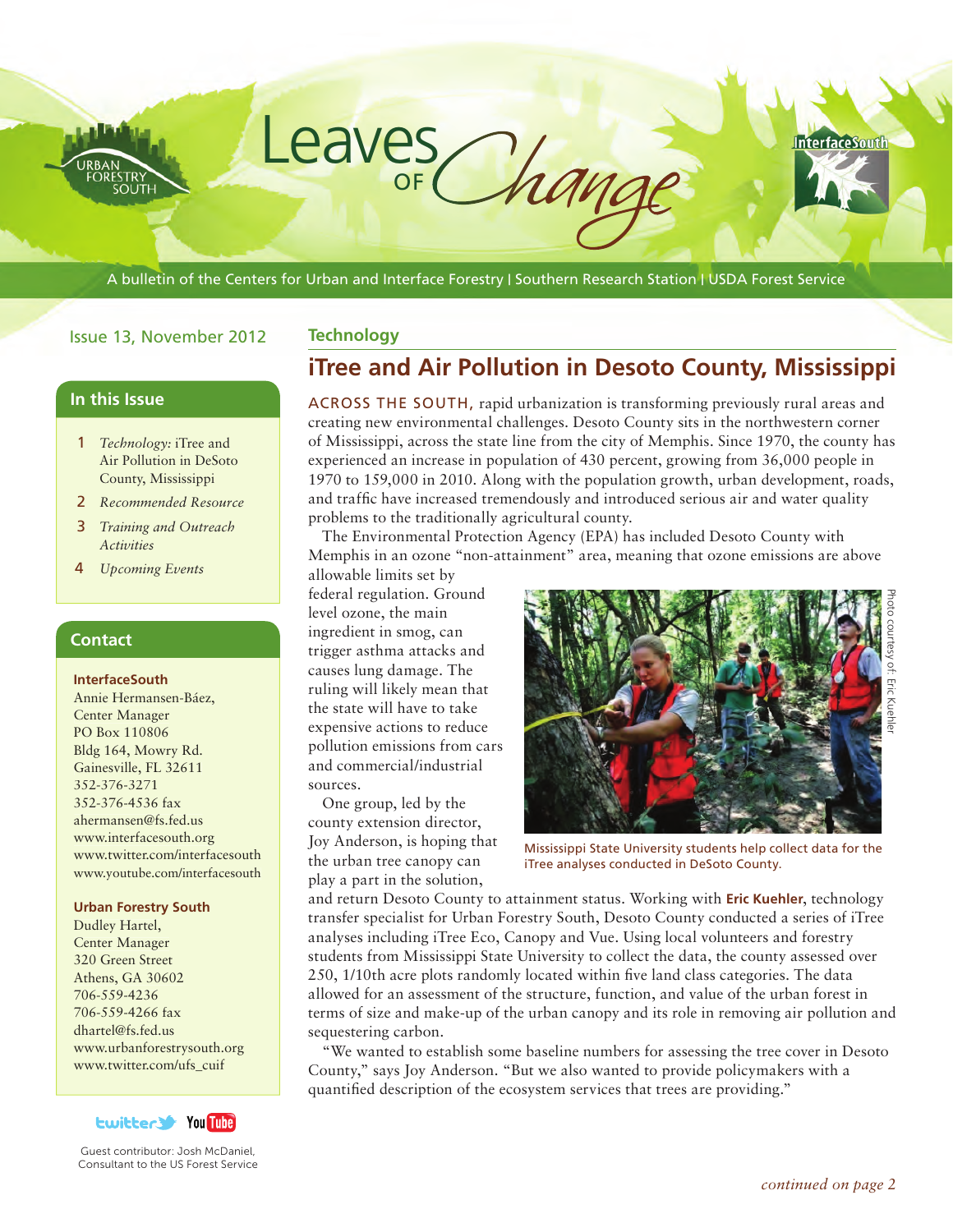#### **Technology: iTree and Air Pollution in Desoto County, Mississippi**

#### *continued from page 1*

The analysis in Desoto County found that Desoto County had over 19 million trees and that the overall canopy covered 27 percent of the county. The study also found that impervious surface (roads, structures, parking lots) had expanded greatly from 2001 to 2010, a factor which may explain the increase in stormwater runoff and soil erosion over the same period.

In relation to the county's current air quality problems, the analysis estimated that trees in Desoto County currently remove 5,560 tons of air pollution (ozone, carbon monoxide, nitrogen dioxide, sulfur dioxide, and particulates) per year, at an estimated value of \$40.5 million per year. Interestingly, the iTree study also showed that *Liquidambar styraciflua* (sweetgum) was the most common tree species making up almost 19 percent of the forest. Although trees filter the air of pollutants and are generally a benefit to our cities, some trees can emit certain chemicals (such as terpenes and isoprenes) that contribute to tropospheric ozone formation. Sweetgum is one such species that emits these biogenic volatile organic compounds (VOC). However, the benefits that these high-VOC-emitting trees provide, by helping to lower ambient air temperature and intercepting the solar energy needed for ozone formation, far exceed their liability.

Eric Kuehler says that the value of iTree is that it describes the value of urban forests in terms that

policymakers can understand. "It provides good science-based information on the function and value of trees," says Kuehler. "In this tough budgetary environment, counties are closely assessing how they allocate their scarce resources. If we can show the value that trees have in terms of pollution removal, reduction in stormwater runoff and erosion, and energy savings, local officials will look more closely at the value that urban forestry programs can contribute."

Joy Anderson agrees, but says even with the clear information provided by iTree it is difficult to get local policymakers to engage and understand the value of the ecosystem services provided by urban forests.

"Right now, people aren't looking at trees as part of the solution on air pollution, but really expanding and improving green infrastructure in the county is the best, most efficient long-term solution to staying in attainment. We will keep trying to put this on the front burner."

Anderson and Kuehler plan to continue presenting the information from the iTree analyses to local policymakers, including the Ozone Action Committee that is charged with developing a plan to meet the air pollution standards established by the EPA. Anderson hopes that the EPA ruling on ozone nonattainment may provide extra impetus for officials to consider any and every means to improve local environmental quality.

As Desoto County transitions from its traditional agricultural roots to an emerging urban area, local officials can expect more environmental challenges. However, the county can take significant steps to mitigate those problems by developing policies that restrict impervious surface cover development, reduce significant land changes from agriculture to urban, and increase tree canopy cover with low-VOC-emitting tree species in developed areas to help alleviate the heat island effect and ultimately reduce pollution levels. For more information about i-Tree

visit: **www.itreetools.org.**



Mississippi State University students setting up the field plots for the iTree analyses.

## **Recommended Resource**

## **The Urban Forest Management Plan Writing Tool**

Urban Forestry South recently developed the interactive, web-based Urban Forest Management Plan Writing Tool to help newly-formed tree boards and/ or municipalities new to urban forest

management evaluate their urban forest program and develop a workable plan. The tool provides an explanation of all the components necessary for plan development and a variety of questions to help users think through the process of developing a workable plan. Additionally, the tool

provides links to urban forest management resources and allows users to develop a customizable hard copy of the plan. To view this tool visit:

**www.urbanforestrysouth.org/projects/ management-plan-tool.**

Photo courtesy of: Eric Kuehle Photo courtesy of: Eric Kuehler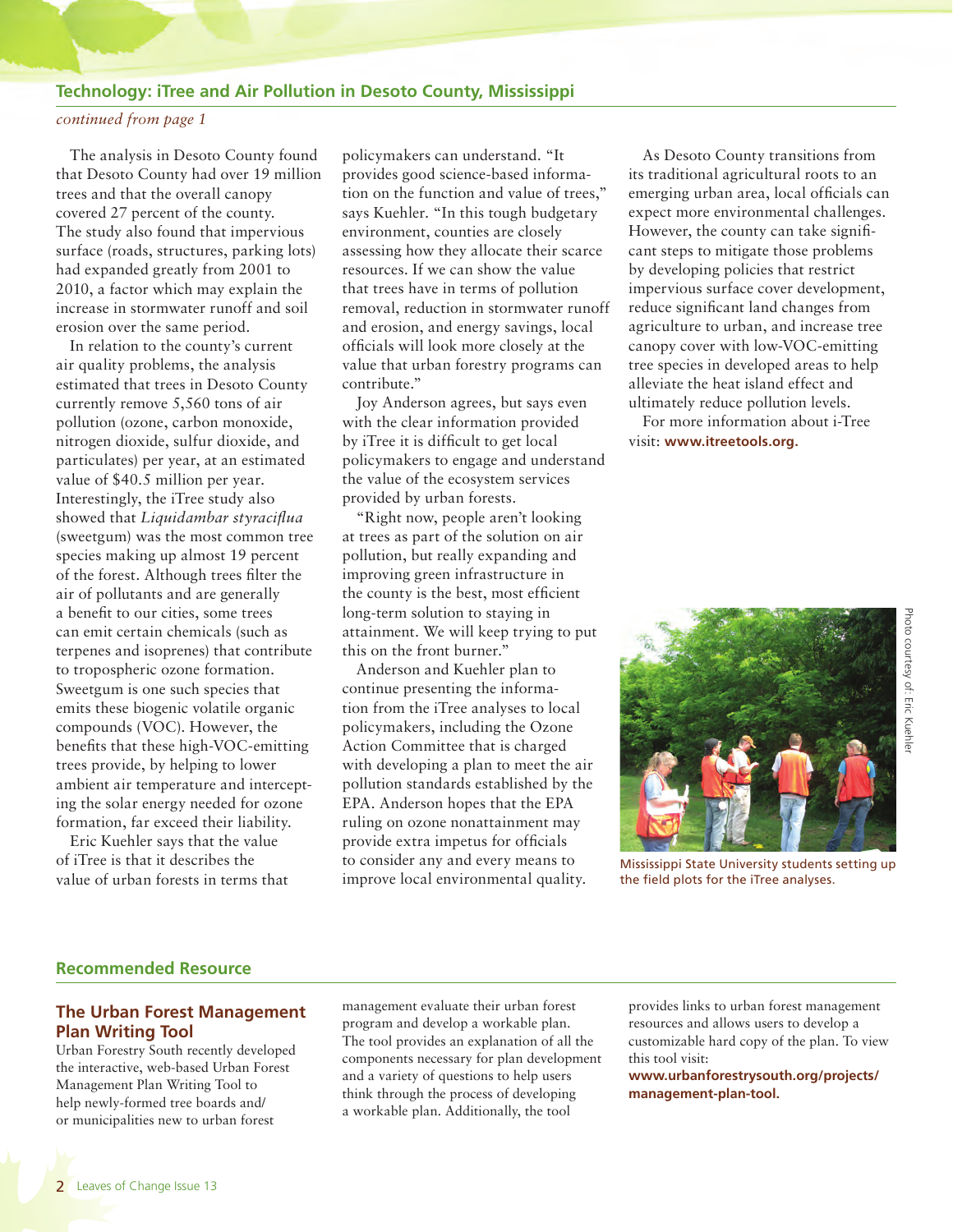# **Changing Roles Webinar Series Focuses on Emerging Issues in the Interface**

The 4th Changing Roles webinar series was recently completed and covered several of the topics from the new Changing Roles module on emerging issues in the interface. The first webinar covered recreational firewood transport and the spread of pests and was presented by USDA Forest Service research ecologist Frank Koch. The second webinar covered various facets of environmental justice, particularly socially vulnerable and Latino communities, and was presented by USDA Forest Service research social scientist **Cassandra Johnson Gaither** and conservation education specialist Tamberly Conway. The final webinar covered the role of the natural resource professional in succession planning and was presented by Chris Demers, forest stewardship coordinator with the University of Florida. For more information about these webinars visit: **http://www.interfacesouth.org/ products/changing-roles/webinar.**

To view the new Changing Roles module materials visit: **http://www.interfacesouth.org/products/changing-roles/ changing-roles-notebook.**

## **Encouraging More Kids in the Woods in Gainesville, Florida**

InterfaceSouth's **Annie Hermansen-Báez** and project intern, **Jordan Sonaglia**, participated in Gainesville's 11th Annual Downtown Latino Festival on September 15th, 2012, in celebration of National Hispanic Heritage Month. The informational booth included handouts and fact sheets about the benefits of getting kids outdoors and suggestions for where to go and what to do outside, as well as firewise landscaping information, in both English and Spanish. Kids also participated in a "Passport to the Outdoors" activity in which they received stamps in nature passports for answering questions about what they like to do outdoors, where they like to go, and how they can find more time to get outside. About 2,000 people attended the event. In addition to informational booths, a variety of cultural events and regional food and music were offered. **Annie Hermansen-Báez** and **Wayne Zipperer** also participated in the Florida Museum of Natural History's ButterflyFest, October 13-14, 2012 with an informational booth. This festival attracted over 3,800 people and included information about conservation, backyard wildlife, butterfly gardening, and more.

# **Urban Forest Management Planning Workshops in Florida and Alabama**

Urban Forestry South's **Eric Kuehler** held an urban forest management planning workshop on October 29, 2012, in Ocala, Florida. This workshop covered the importance of urban forest planning and demonstrated the use of the on-line, interactive Urban Forest Management Plan Writing Tool. Personnel from the Florida Forest Service and local municipal public works, landscape services, and planning

departments attended the workshop. A similar workshop is scheduled for February 13, 2013, in northeastern Alabama.

# **Urban Forestry South Technology Transfer Activities**

Some current and upcoming Urban Forestry South activities include: (1) standardizing Urban Tree Canopy request for proposal guidelines and remote sensing accuracy standards and assessment techniques in collaboration with the Arkansas Forestry Commission, Kentucky Division of Forestry, Tennessee Division of Forestry, and Mississippi Forestry Commission; (2) participating in the definition of a Framework for Ecosystem Analyses in the South (FEAS), which is a remote sensing based approach to defining the interactions between grey and green infrastructure; and (3)coordinating the judging for the *Georgia Urban Forestry Innovation Award* at the 65th Georgia Science and Engineering Fair in Athens, Georgia, March 21-23, 2013. This award is sponsored through a partnership between the Georgia Forestry Commission's Sustainable Communities Program, the Georgia Urban Forest Council, and the USDA Forest Service Region 8 Urban & Community Forestry Program. **www.georgiacenter.uga.edu/gsef.**



InterfaceSouth's booth at the 11th Annual Downtown Latino Festival in Gainesville, Florida.

# **In Our Next Issue**

We will highlight one of our partners, the Texas A&M Forest Service Outreach Team. We will describe the team's challenges and successes with reaching a diverse population, as well as highlight their partnerships with state, federal, private, and non-profit organizations.